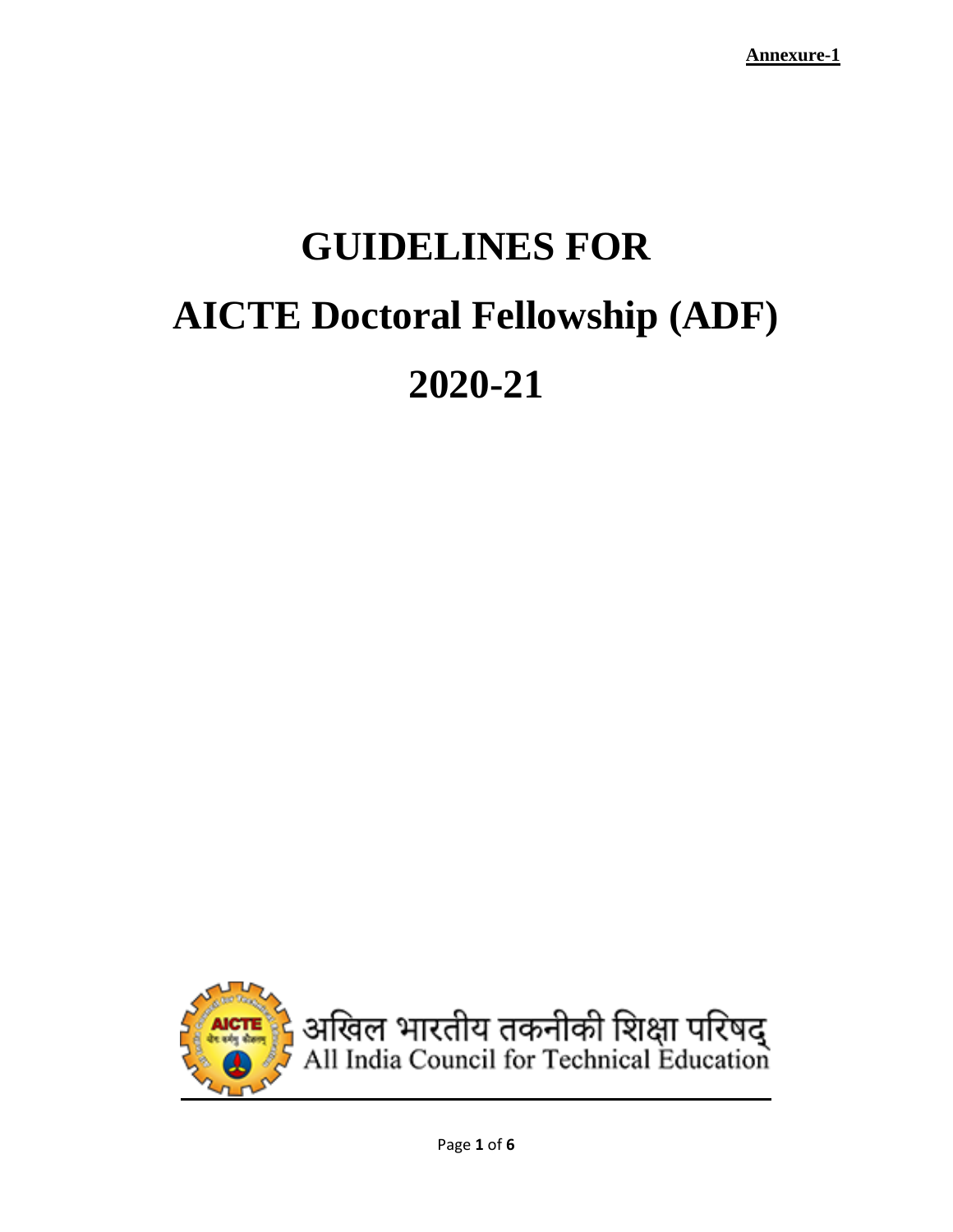

## **AICTE DOCTORAL FELLOWSHIP (ADF)**

## **1.0 OBJECTIVES**: -

The objectives of the ADF scheme are:

- $\triangleright$  To promote research culture in AICTE approved Institutions.
- $\triangleright$  To promote collaborative research between Institute and Industries leading to start-ups.
- $\triangleright$  To nurture talents for technical research.

## **2.0 BRAOD THRUST AREAS FOR THE RESEARCH: -**

Some of the broad thrust areas (but not limited) for the research are as follows:-

- $\triangleright$  Green Technologies
- $\triangleright$  Big Data, Machine Learning & Data Sciences
- $\triangleright$  Block Chain
- $\triangleright$  Artificial Intelligence
- **Energy Production and Storage**
- $\triangleright$  Electronics & Photonics
- $\triangleright$  Nuclear Engineering and Allied Technologies
- $\triangleright$  Robotics and Mechatronics
- $\triangleright$  Augmented Reality (AR)/ Virtual Reality (VR)
- $\triangleright$  Energy Efficiency, Renewable and sustainable Energy
- $\triangleright$  Electric and Hybrid Mobility
- $\triangleright$  Smart Cities, Housing and Transportation
- $\triangleright$  Internet of Things (IoT)
- $\geqslant$  3D Printing
- $\triangleright$  Quantum Computing
- Smart Technologies for Agriculture and Food Industry
- $\triangleright$  Water purification, conservation and management
- $\triangleright$  Public Policy
- $\triangleright$  Social & Organizational Psychology & Behaviour
- $\triangleright$  Cyber Security

## **3.0 ELIGIBILITY CRITERIA FOR THE AWARD OF FELLOWSHIP:** -

The detailed criteria for the award of fellowship are as follows:

**a)** The fellowship/HRA/contingency will be granted to research scholars admitted in the Technical Universities in the identified thrust areas of the ADF scheme.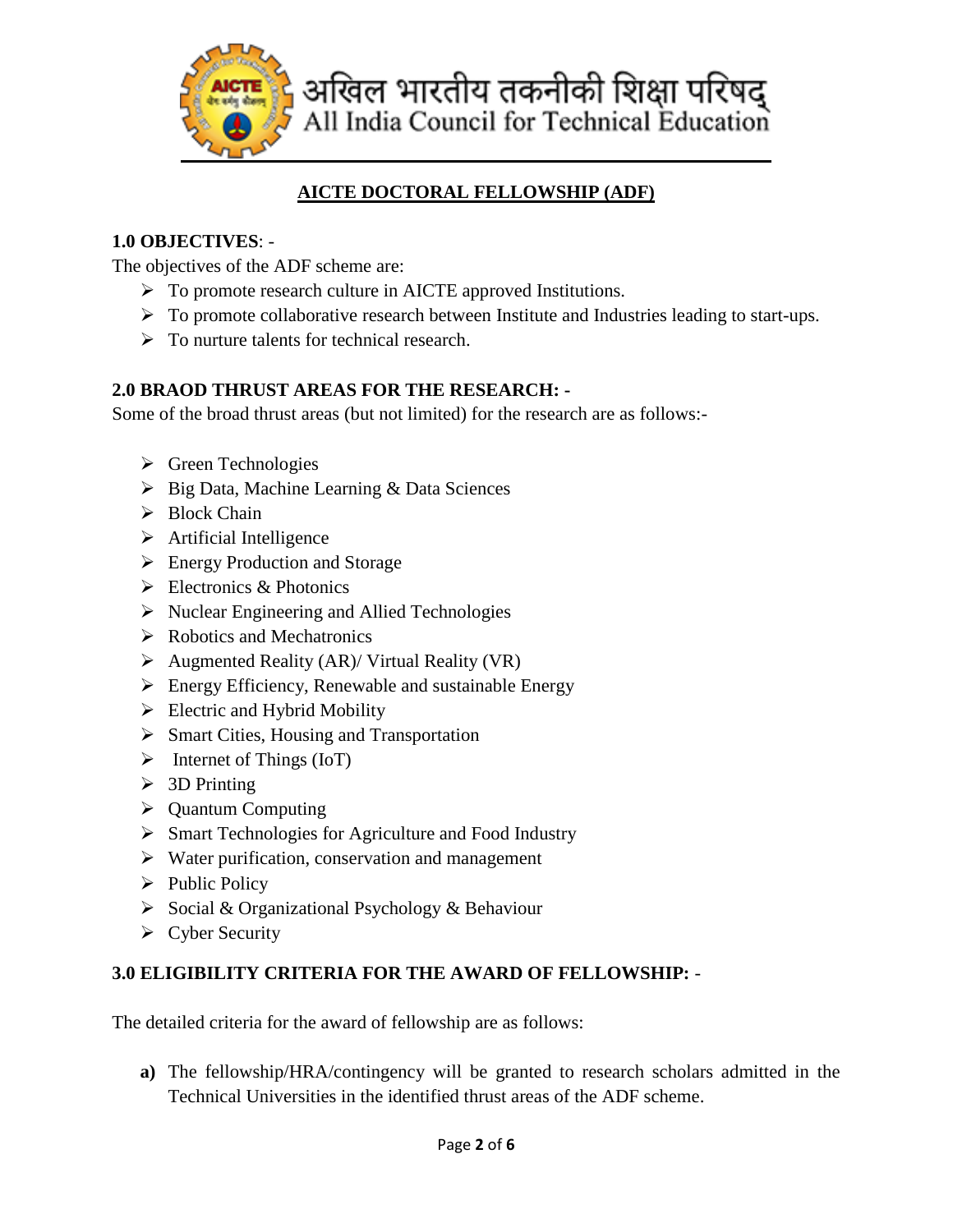- **b)** Technical Universities will admit candidates in their research programme as per their procedure following minimum eligibility criteria as prescribed by AICTE.
- **c)** The candidate must have secured minimum cumulative grade point average (CGPA) of 7.5 on the scale of 10 (or minimum 75% marks) or equivalent at both Bachelors and Masters. In addition to above, the candidate should have qualified GATE/GPAT/NET during the last 5 years. For SC/ST/PH candidates, CGPA requirement will be 7.0 on the scale of 10 (or 70% marks) or equivalent.
- **d)** The candidate should be less than 30 years of age as on date of admission in respective Technical University. However, age relaxation of 5 years would be applicable to candidates belonging to SC/ST, women and physically challenged category in succession.

## **4.0 DURATION OF THE SCHEME: -**

The duration of the scheme shall be for a period of 3 Years. Further one-year extension (In two slots of 6 months' each) may be given by AICTE on the recommendation of the respective Technical University based upon the performance of the scholar in the research work.

## **5.0 AMOUNT OF FELLOWSHIP: -**

The Fellowship will be Rs. 31,000/- pm for the first two years followed by Rs. 35,000/- pm for the third year. HRA will be provided at the rate of 8%, 16% and 24% as per the Government of India (GoI) norms as applicable in the city/ location where the Research Fellow is pursuing their research and are not provided any hostel accommodation in the institute.

In addition, Contingency grant will be admissible to the Scholars at the rate of Rs.15, 000/- per annum to meet the miscellaneous expenditures.

#### **6.0 NUMBER OF FELLOWSHIP**: -

Maximum of 300 Nos. of fellowship may be granted in a year. Number of candidates per technical university would be between 5-18, subject to the availability of seats in the research Centre and demand of a research Centre by candidates. The Technical University wise number of seats is enclosed in **Annexure A.**

#### **7.0 ROLE AND RESPONSIBILITIES OF THE TECHNICAL UNIVERSITIES: -**

- **a)** Technical University will assign one faculty as Nodal Officer for the scheme who will act as an interface between the technical university and AICTE on various operational aspects of the scheme.
- **b)** Technical University will select candidates for the fellowship as per laid down criteria.
- **c)** Technical University will update joining report of the scholar on the online portal of AICTE along with bank accounts details and subsequently monthly attendance of the enrolled scholars through online portal for the disbursement of the fellowship directly in the scholar's account.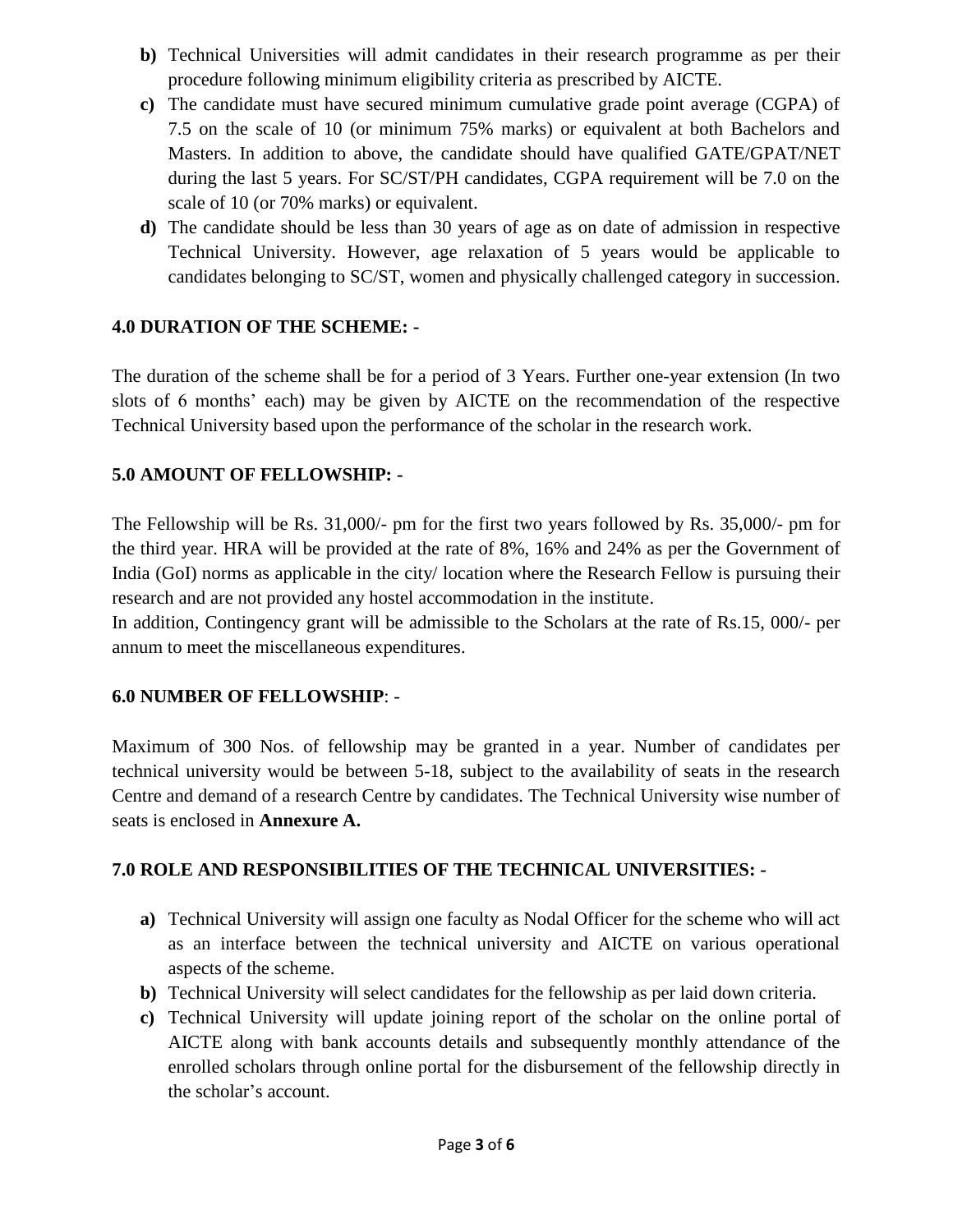- **d)** Technical University will ensure that scholar must be registered in the PhD programme within one year of start of fellowship after completion of mandatory course work etc. falling which fellowship will be discontinued.
- **e)** Annual progress report of the enrolled scholar will be submitted Online to AICTE for the monitoring purpose.

## **8.0 CANCELLATION OF AWARD**: -

The fellowship is liable to cancellation in case of:

- **a)** Registration in Ph.D. not within one year from date of joining.
- **b)** Misconduct.
- **c)** Unsatisfactory progress of research work/ failure in any examination related to Ph.D.
- **d)** He/ She is found ineligible later.
- **e)** Any false information furnished by the applicant or any fraudulent activity by the Scholar/ Fellow/ Research Awardees shall lead to Penal action against him/ her.
- **f)** The fellowship may be terminated at any time during the tenure and the decision of the AICTE will be final and binding.

## **9.0 TERMS AND CONDITIONS: -**

- **a)** Registration for Ph.D. is mandatory within one year from the date of joining as a research fellow. If candidate has not registered himself/ herself within one year from date of joining, then fellowship will be discontinued upto his/ her registration for Ph.D.
- **b)** In the cases where the fellowship has been discontinued as per clause (a) above, the fellowship may be resumed after the registration in Ph.D. However, the maximum tenure of fellowship in such cases will be limited to as mentioned in clause 4.0 above.
- **c)** The awardees shall submit an annual report on the progress, each year through the Research Supervisor, Head of the Department and Head of the Institute to AICTE.
- **d)** The final progress report should be submitted by the awardees through the Head of the Department / Institution to the AICTE.
- **e)** The awardees shall not be allowed for transfer of award from the Institution where the awardees are presently working for Ph.D. during the entire tenure of the award.
- **f)** The awardees shall devote full time to research during the tenure of fellowship and will not be permitted to take any part time/ full time assignment. He/ She will not accept any salary, fellowship or any type of financial assistance offered during the tenure of fellowship through any other source otherwise the entire amount of fellowship will have to be refunded. The nature of the candidature (Full time AICTE sponsored Doctoral Fellow) will not be changed during the program.
- **g)** The awardees shall give a declaration that if the results of research are such that can be exploited commercially by taking a patent or otherwise, commercial exploitation and patent rights should be with the Institute, candidate and supervisor. However, the rules of respective research institute, if any, in this regards will be applicable.
- **h)** AICTE online portal will have mechanism for the purpose of releasing fellowship/ HRA/ contingency etc. amount directly in the bank account of the beneficiary through DBT.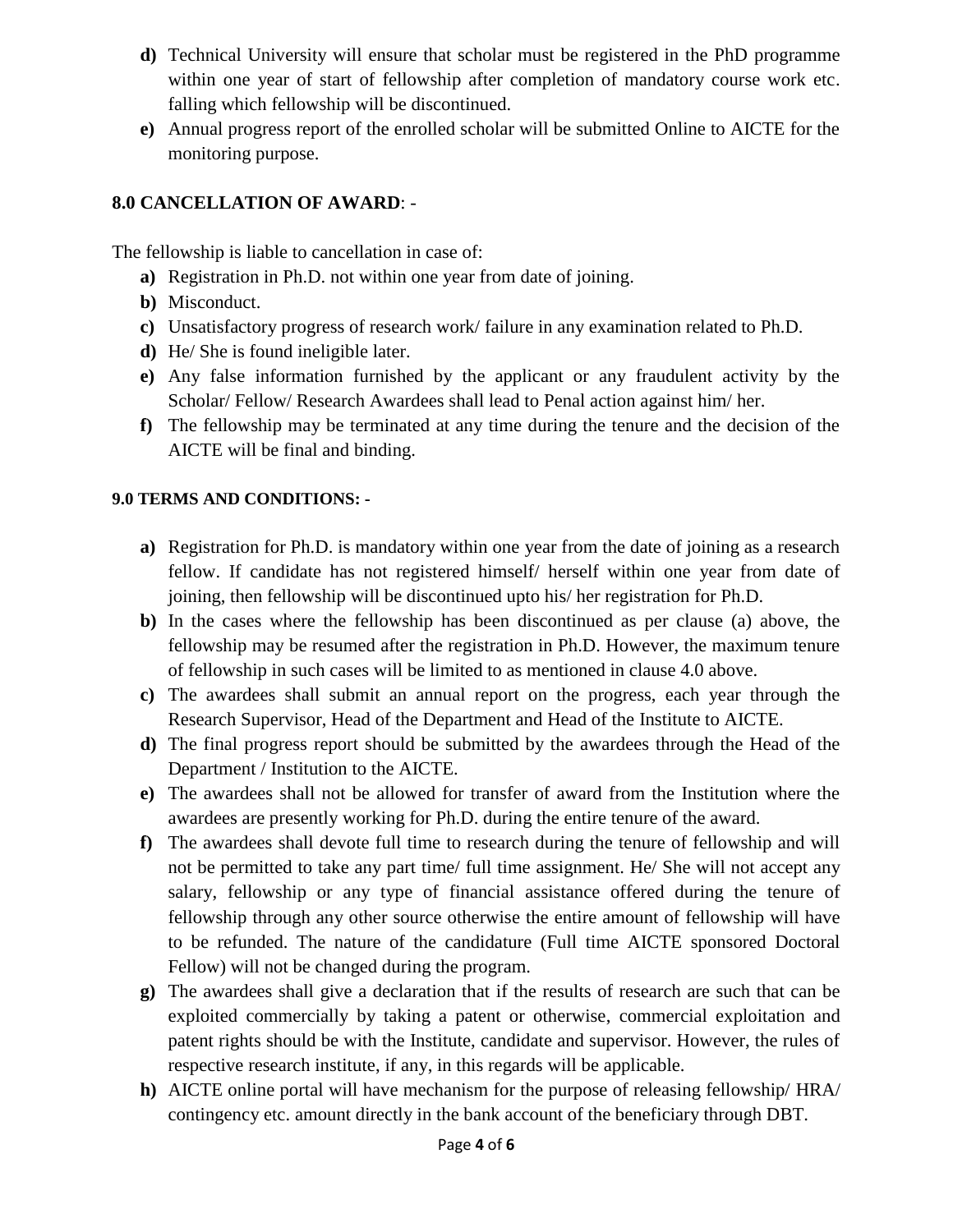- **i)** The service conditions as notified by Department of Higher Education, Ministry of Human Resource Development vide F. Number 15-2/2019-TC dated 16.07.2019 shall be applicable to awardees.
- **j)** If the progress of the candidate is not satisfactory as reported by the supervisor/ Head of the Department /Head of the Research Institute/ University, the fellowship of the candidature will be terminated with immediate effect. This will not be revoked under any circumstances.
- **k)** The Ph.D. rules/ regulations of the research institute and affiliating University will be applicable to all admitted candidates under this scheme.
- **l)** No separate/ fixed medical assistance is provided. However, the fellow may avail of the medical facilities available in the Institution/ University/ College.

## **m) Leave:-**

(i) Fellows are entitled for a maximum period of (i) 15 days Casual Leave (CL) and (ii) 30 days Medical Leave (ML) in a year in addition to public holidays. They are not entitled to any other vacations.

(ii) Candidates are eligible for maternity/ Paternity leave as per GoI norms issued from time to time at full rates of fellowship etc. once during the tenure of their award. However, maximum duration of fellowship will not be extended under any circumstances.

**Note:** All kinds of leave should be approved at the level of the University/ College/ Institute. Prior approval of the University/ Institution/ College is mandatory for all types of leaves.

## **n) Teaching Assistance (Work Load)**

Teaching assistantship of **not more than 8** hours/ week may be given to scholars undergoing full time Ph.D. program under AICTEADF scheme and may include assistance in lab classes, tutorial support etc.

## **o) Action to be taken in case of leaving the course before completion**

The awardees shall furnish an undertaking that in case of his/ her vacating the seat within the duration for which he/ she has been offered fellowship, he/ she shall be liable to refund the entire amount fellowship received by him/ her till the date of his/ her leaving the scheme.

- **p)** The fellow shall not undertake any paid assignment during the tenure of the fellowship (Except in case of leave without fellowship upto one academic year during the entire tenure).
- **q)** This scheme will supersede the currently executed NDF scheme on implementation.